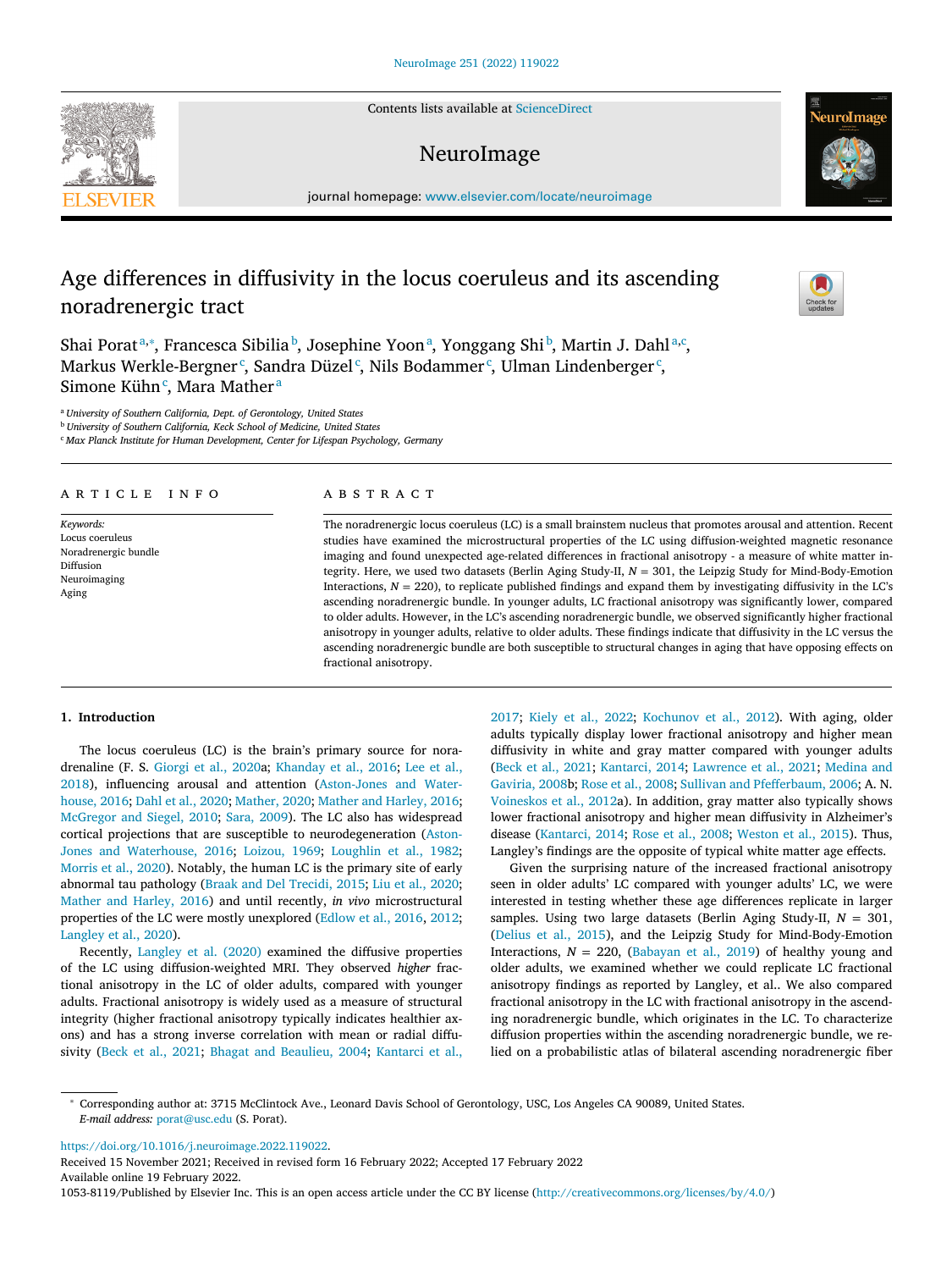**Table 1**

Demographics for each dataset.

|                                                          | Younger Adults | Older Adults   | p <sup>a</sup> |  |  |
|----------------------------------------------------------|----------------|----------------|----------------|--|--|
| Berlin Aging Study-II (BASE-II)                          |                |                |                |  |  |
| Age in Years b                                           | 35.90 (3.67)   | 75 0.65 (4.05) | < 0.001        |  |  |
| $Sex$ <sup>c</sup>                                       |                |                | 0.6            |  |  |
| Male                                                     | 39 (67)        | 154 (63)       |                |  |  |
| Female                                                   | 19 (33)        | 89 (37)        |                |  |  |
| Total                                                    | 58             | 243            |                |  |  |
| Leipzig Study for Mind-Body-Emotion Interactions (LEMON) |                |                |                |  |  |
| Age in Years                                             | 25.10 (3.10)   | 67.60 (4.70)   | < 0.001        |  |  |
| Sex                                                      |                |                | 0.004          |  |  |
| Male                                                     | 105 (70)       | 35 (49)        |                |  |  |
| Female                                                   | 44 (30)        | 36(51)         |                |  |  |
| Total                                                    | 149            | 71             |                |  |  |

<sup>a</sup> Statistical tests performed: chi-square test of independence (for comparisons across sexes and sleep deprivation conditions); Wilcoxon rank-sum test (for age).

<sup>b</sup> Statistics presented: Mean (SD).

<sup>c</sup> Statistics presented: n (% of total).

bundles originating in the LC and terminating in the transentorhinal cortex based on data from the Human [Connectome](#page-10-0) Project (Sun et al., 2020; Tang et al., [2018\)](#page-10-0).

## **2. Methods**

Demographics and MRI sequence information across all datasets can be found in Tables 1 through [Table](#page-2-0) 4. The first dataset we examined is the Berlin Aging Study II (BASE-II) [\(Bertram](#page-9-0) et al., 2014; Delius et al., 2015) from timepoint two. BASE-II [information](#page-9-0) can be found online [\(https://www.base2.mpg.de/en\)](https://www.base2.mpg.de/en). BASE-II participants signed written informed consent and received monetary compensation for participation. MRI acquisitions were approved by the ethics committees of the German Psychological Society [\(Delius](#page-9-0) et al., 2015). All experiments were performed in accordance with relevant guidelines and regulations. In short, BASE-II is a multi-disciplinary and multi-institutional longitudinal study sampling from Berlin's population. Because the BASE-II study included LC-MRI contrast measures, we asked whether these measures were associated with measures of LC and noradrenergic bundle diffusivity. The LC-MRI index potentially reflects neuromelanin accumulation as a byproduct of NE synthesis. Hence, it is supposed to indicate functional NE-density within the LC. If a lower LC-MRI contrast indeed reflects impaired functionality of the LC–NE system, detrimental downstream effects on pathways connecting the LC to the entorhinal cortex might be expected. Thus, we expect lower LC-MRI contrast ratios to be associated with lower diffusivity. BASE-II LC-MRI contrast values were previously quantified in a different study (Dahl et al., [2019\)](#page-9-0). Briefly, participants completed two LC-sensitive brainstem scans (Table 2). To improve signal-to-noise ratio, scans were motion corrected and ratios were extracted from both scans, then averaged across subjects (Dahl et al., 2019). LC location was identified [semi-automatically](#page-9-0) and each participant's LC intensity values were extracted and averaged to obtain a reliable estimate (Dahl et al., [2019\)](#page-9-0).

The second dataset we examined is the Leipzig Study for Mind-Body-Emotion Interactions (LEMON), for which extensive details can be found elsewhere [\(Babayan](#page-9-0) et al., 2019). The Declaration of Helsinki was followed in this study and the ethics committee at the medical faculty of the University of Leipzig (reference number 154/13-ff) approved the LEMON study protocol [\(Babayan](#page-9-0) et al., 2019).This cross-sectional study contains both young and older adults from Leipzig, Germany, and the surrounding area. Subject demographics in each study, with final N's per dataset, are displayed in Table 1. We excluded subjects with poor quality diffusion-weighted scans, poor atlas registration, or missing data in statistical analyses. Poor scan and registration quality was determined through visual inspection Tables 2–4. contain LC-MRI contrast sequence **Table 2**

LC-MRI contrast sequence parameters.

| <b>BASE-II</b> | <b>Item</b>                                 | Duration or Size  |  |  |  |
|----------------|---------------------------------------------|-------------------|--|--|--|
| Scanner        | 3-Tesla Siemens Magnetom Tim Trio           |                   |  |  |  |
| Head-coil      | 12-channel                                  |                   |  |  |  |
| Sequence       | High-resolution, two-dimensional            | $2 * 5.9$ min     |  |  |  |
|                | T1-weighted turbo-spin echo (TSE) sequence  |                   |  |  |  |
|                | aligned perpendicularly to the plane of the |                   |  |  |  |
|                | respective participant's brainstem          |                   |  |  |  |
| Parameters     | <b>Repetition Time</b>                      | 600 <sub>ms</sub> |  |  |  |
|                | Echo Time                                   | 11ms              |  |  |  |
|                |                                             |                   |  |  |  |
|                | 120°                                        |                   |  |  |  |
|                | Bandwidth<br>287 Hz/pixel                   |                   |  |  |  |
|                | <b>FOV</b>                                  | 350mm             |  |  |  |
|                | <b>Slice Thickness</b>                      | 2.5 mm isotropic  |  |  |  |

parameters, structural MRI parameters, and diffusion-weighted MRI parameters across studies, respectively.

## *2.1. DWI processing*

Using University of Southern California's Laboratory of Neuroimaging (LONI) Pipeline, we applied FSL's *(v6.3*) eddy-current and motion correction, brain extraction tool, and resampling to isotropic resolution of 2mm<sup>3</sup> [\(Dinov](#page-9-0) et al., 2009; [Smith](#page-10-0) et al., 2004). We used MRtrix (*v3.1)* to compute fractional anisotropy (FA) and eigenvalue images [\(Tournier](#page-10-0) et al., 2019). With diffusion images, tensors are estimated for each participant and a whole brain fractional anisotropy image is created. Our atlas of the right and left LC nuclei was obtained from a LC meta-mask (Dahl et al., [2022\)](#page-9-0) and the right and left noradrenergic bundles from Tang et al. (2020). As control regions, we utilized the previously defined right and left frontopontine tracts (Tang et al., [2018\)](#page-10-0), which run along the ventral portion of the pons on either side of the basilar sulcus, terminating at the pontine nuclei [Fig.](#page-3-0) 1. displays all three ROIs in MNI152 linear, 1 mm resolution space.

Both fractional anisotropy and atlas images were registered into MNI152 linear, 1 mm brain space. Using ANTS nonlinear registration [\(Avants](#page-9-0) et al., 2008; Sun et al., [2020\)](#page-10-0) the atlases were then backwarped into individual subject space with nearest neighbor interpolation. Registration quality was visualized using an in-house MATLAB script (*MAT-LAB ver. R2019a*). After accurate atlas registration to individual subject space was confirmed with visual inspection, mean and radial diffusion images were created from eigenvalue images in MATLAB with custom scripts. Atlases were then converted into a binary mask and multiplied by the diffusion image to provide fractional anisotropy, mean, and radial diffusivity values along the atlases, per voxel, within the native space. Diffusivity values were then averaged to provide one diffusivity value per participant within each ROI.

Since the noradrenergic bundle overlaps with a portion of the LC atlas, we conducted an along-tract analysis of fractional anisotropy of the noradrenergic bundle. 50 equidistant points were imposed along the noradrenergic bundle as discussed elsewhere (Sun et al., [2020\)](#page-10-0). Each point was averaged across participants within younger or older adult groups. Though the 50 equidistant points do not represent distinct anatomical regions, based on subject registrations, we can approximate the first 10 points to represent most of the LC and points 30–50 represent areas of the entorhinal cortex. Fractional anisotropy along the tract, is also represented visually on the Y-axis, against each of the 50 equidistant points between younger and older adults, shown in [Figs.](#page-7-0) 4 and [5.](#page-8-0)

#### *2.2. Statistical analyses*

All statistical analyses were conducted using the R software [\(Team,](#page-10-0) 2020) with tidyverse and various additional packages (Ahlmann-Eltze, 2019; Aust and [Barth,](#page-9-0) 2020; [Kassambara;](#page-9-0) [Lenth,](#page-9-0) 2021;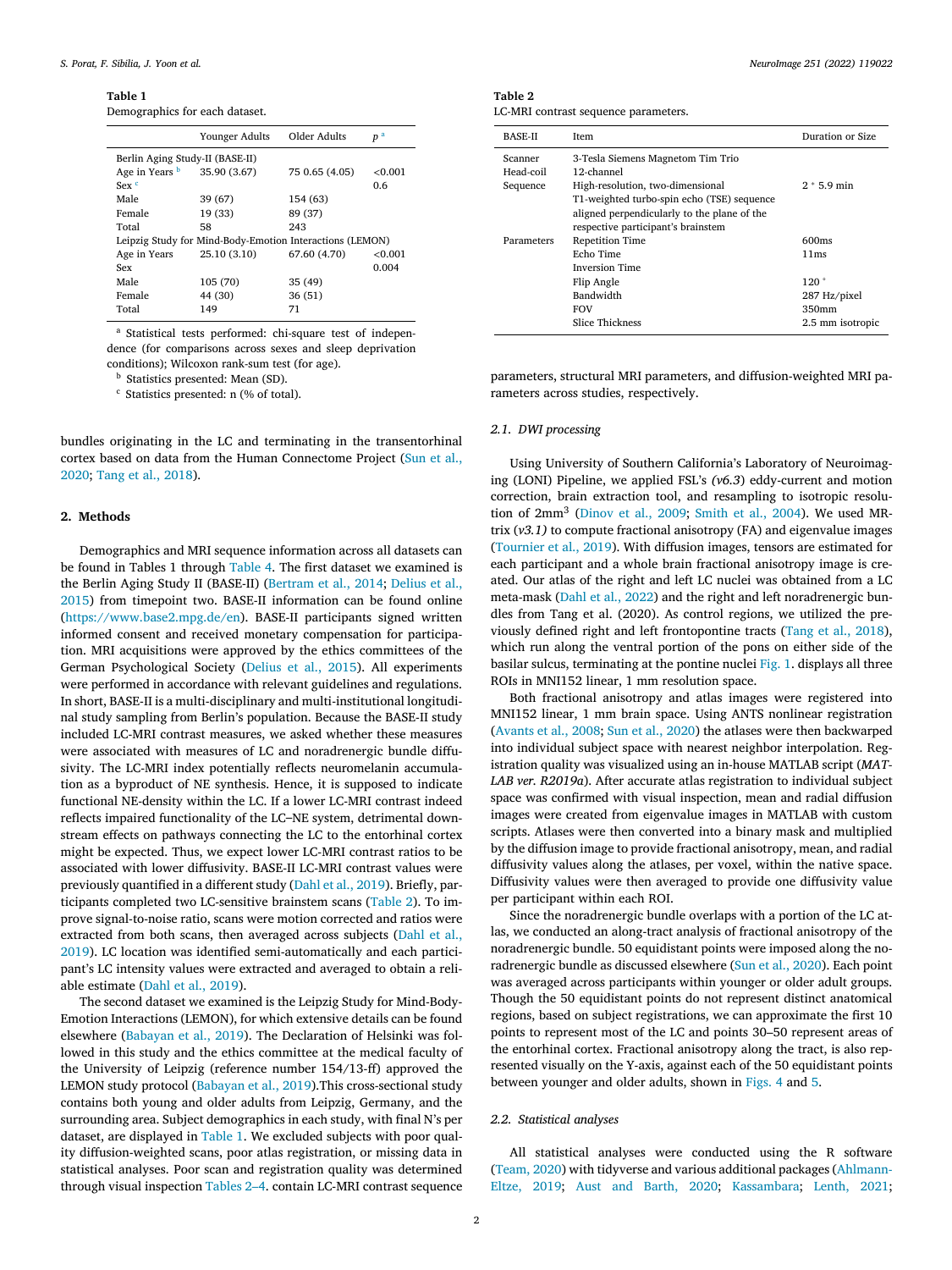|                       | Item                                                                                    | Duration or Size |  |  |  |
|-----------------------|-----------------------------------------------------------------------------------------|------------------|--|--|--|
| Berlin Aging Study-II |                                                                                         |                  |  |  |  |
| $(BASE-II)$           |                                                                                         |                  |  |  |  |
| Scanner               | 3-Tesla Siemens Magnetom Tim Trio                                                       |                  |  |  |  |
| Head coil             | 12-channel                                                                              |                  |  |  |  |
| Sequence              | T1-weighted magnetization prepared<br>gradient-echo (MPRAGE)                            | $9:2$ min        |  |  |  |
| Parameters            | <b>Repetition Time</b>                                                                  | 2500ms           |  |  |  |
|                       | Echo Time                                                                               | 4.77ms           |  |  |  |
|                       | <b>Inversion Time</b>                                                                   | 1100ms           |  |  |  |
|                       | Flip Angle                                                                              | 7°               |  |  |  |
|                       | Bandwidth                                                                               | 140 Hz/pixel     |  |  |  |
|                       | <b>FOV</b>                                                                              | 256mm            |  |  |  |
|                       | <b>Slice Thickness</b>                                                                  | 1 mm isotropic   |  |  |  |
| Other                 | The LC-contrast and structural MRI scans were acquired when participants returned for   |                  |  |  |  |
|                       | BASE-II evaluations at Time 2. Pre-scan normalize, and 3D distortion correction options |                  |  |  |  |
|                       | were enabled                                                                            |                  |  |  |  |
|                       | Leipzig Study for Mind-Body-Emotion Interactions (LEMON)                                |                  |  |  |  |
| Scanner               | 3-Tesla Siemens Magnetom Verio                                                          |                  |  |  |  |
| Head coil             | 32-channel                                                                              |                  |  |  |  |
| Sequence              | Magnetization Prepared 2 Rapid                                                          | $8:22$ min       |  |  |  |
|                       | Acquisition Gradient Echoes (MP2RAGE)                                                   |                  |  |  |  |
| Parameters            | <b>Repetition Time</b>                                                                  | 5000ms           |  |  |  |
|                       | Echo Time                                                                               | 2.92ms           |  |  |  |
|                       | Inversion Time 1/2                                                                      | 700/2500ms       |  |  |  |
|                       | Flip Angle $1/2$                                                                        | $4/5^\circ$      |  |  |  |
|                       | Bandwidth                                                                               | 240 Hz/pixel     |  |  |  |
|                       | <b>FOV</b>                                                                              | 256mm            |  |  |  |
|                       | <b>Slice Thickness</b>                                                                  | 1 mm isotropic   |  |  |  |
| Other                 | For more information please see                                                         |                  |  |  |  |
|                       | Babayan et al. (2019)                                                                   |                  |  |  |  |

<span id="page-2-0"></span>**Table 3** Structural MRI sequence parameters in each study.

## **Table 4**

Diffusion MRI sequence parameters in each study.

|                                      | Item                                                                               | Duration or Size                                                                            |
|--------------------------------------|------------------------------------------------------------------------------------|---------------------------------------------------------------------------------------------|
| Berlin Aging Study-II<br>$(BASE-II)$ |                                                                                    |                                                                                             |
| Scanner                              | 3-Tesla Siemens Magnetom Tim Trio                                                  |                                                                                             |
| Head coil                            | 12-channel                                                                         |                                                                                             |
| Sequence                             | Transverse plane and seven volumes                                                 | 12:52 min                                                                                   |
|                                      | collected without diffusion weighting                                              |                                                                                             |
|                                      | $(b = 0)$ .                                                                        |                                                                                             |
| Parameters                           | <b>Repetition Time</b>                                                             | 11000ms                                                                                     |
|                                      | Echo Time                                                                          | 98ms                                                                                        |
|                                      | <b>Gradient Directions</b>                                                         | 60                                                                                          |
|                                      | Diffusion Weighting                                                                | $b = 1000$ s/mm <sup>2</sup>                                                                |
|                                      | Bandwidth                                                                          | 1628 Hz/pixel                                                                               |
|                                      | <b>FOV</b>                                                                         | 218mm                                                                                       |
|                                      | <b>Slice Thickness</b>                                                             | 1.7 mm isotropic                                                                            |
| Other                                | Generalized auto-calibrating partially parallel acquisitions (GRAPPA) acceleration |                                                                                             |
|                                      |                                                                                    | $factor = 2$ in single-shot, echo-planar imaging. For more details, see Dahl et al. (2019a) |
|                                      | and Bender et al. (2019).                                                          |                                                                                             |
|                                      | Leipzig Study for Mind-Body-Emotion Interactions (LEMON)                           |                                                                                             |
| Scanner                              | 3-Tesla Siemens Magnetom Verio                                                     |                                                                                             |
| Head coil                            | 32-channel                                                                         |                                                                                             |
| Sequence                             | Transverse plane and seven volumes                                                 | $9:27$ min                                                                                  |
|                                      | collected without diffusion weighting                                              |                                                                                             |
|                                      | $(b = 0)$ .                                                                        |                                                                                             |
| Parameters                           | <b>Repetition Time</b>                                                             | 7000ms                                                                                      |
|                                      | Echo Time                                                                          | 80ms                                                                                        |
|                                      | <b>Gradient Directions</b>                                                         | 60                                                                                          |
|                                      | Diffusion Weighting                                                                | $b = 1000$ s/mm <sup>2</sup>                                                                |
|                                      | Bandwidth                                                                          | 1502 Hz/pixel                                                                               |
|                                      | <b>FOV</b>                                                                         | 220 <sub>mm</sub>                                                                           |
|                                      | <b>Slice Thickness</b>                                                             | 1.7 mm isotropic                                                                            |
| Other                                | For more information please see                                                    |                                                                                             |
|                                      | (Babayan et al., 2019)                                                             |                                                                                             |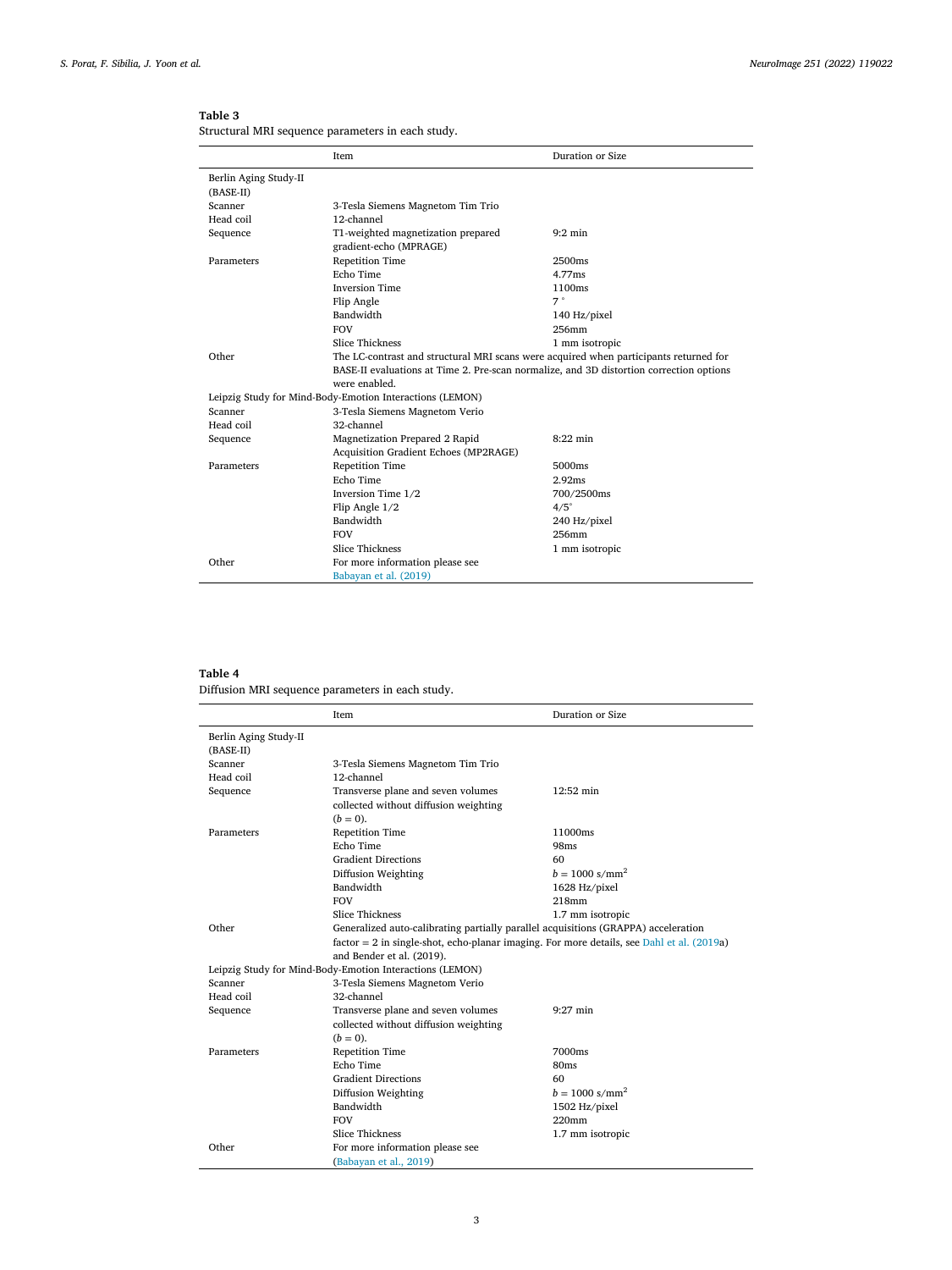<span id="page-3-0"></span>

**Fig. 1.** The ROI atlases of the locus coeruleus, noradrenergic bundle, and frontopontine tract.

Note Fig. 1. displays the locus coeruleus (yellow), noradrenergic bundle (red), and frontopontine (blue) tracts registered to MNI152 space. The noradrenergic bundle is one continuous bundle (part of the temporal lobe segment is not pictured). (For interpretation of the references to color in this figure legend, the reader is referred to the web version of this article.)

#### **Table 5**

|            |  | Younger adults LC-MRI contrast correlations with confidence |  |
|------------|--|-------------------------------------------------------------|--|
| intervals. |  |                                                             |  |

| Variable                                   | <b>LC-MRI Contrast</b> |
|--------------------------------------------|------------------------|
| Noradrenergic bundle FA – Left hemisphere  | $-0.07$                |
|                                            | $[-0.31, 0.18]$        |
| Noradrenergic bundle FA – Right hemisphere | $-0.09$                |
|                                            | $[-0.33, 0.16]$        |
| Locus Coeruleus FA - Left hemisphere       | $-0.02$                |
|                                            | $[-0.27, 0.23]$        |
| Locus Coeruleus FA – Right hemisphere      | $-0.06$                |
|                                            | $[-0.30, 0.19]$        |
| Frontopontine FA – Left hemisphere         | .04                    |
|                                            | $[-0.21, 0.29]$        |
| Frontopontine FA - Right hemisphere        | .15                    |
|                                            | $[-0.10, 0.39]$        |
|                                            |                        |

*Note.* Values in square brackets indicate the 95% confidence interval for each correlation.

## **Table 6**

Older adults LC-MRI contrast correlations with confidence intervals.

| Variable                                   | <b>LC-MRI Contrast</b> |
|--------------------------------------------|------------------------|
| Noradrenergic bundle FA - Left hemisphere  | $-0.03$                |
|                                            | $[-0.15, 0.10]$        |
| Noradrenergic bundle FA - Right hemisphere | $-0.08$                |
|                                            | $[-0.20, 0.05]$        |
| Locus Coeruleus FA - Left hemisphere       | .05                    |
|                                            | $[-0.08, 0.17]$        |
| Locus Coeruleus FA – Right hemisphere      | $-0.10$                |
|                                            | $[-0.23, 0.02]$        |
| Frontopontine FA – Left hemisphere         | $-0.06$                |
|                                            | $[-0.19, 0.06]$        |
| Frontopontine FA – Right hemisphere        | $-0.02$                |
|                                            | $[-0.14, 0.11]$        |
|                                            |                        |

*Note.* Values in square brackets indicate the 95% confidence interval for each correlation.

[Sjoberg](#page-10-0) et al., 2021; [Wicham,](#page-10-0) 2017; [Wickham,](#page-10-0) 2016; Xie, [2021\)](#page-10-0). Correlation coefficients and 95% confidence intervals were used to identify the relationship between LC-MRI contrast and diffusivity measurements. Diffusivity and fractional anisotropy, mean diffusivity, and radial diffusivity values in the LC, ascending noradrenergic bundle, and frontopontine tract were analyzed within each dataset using a  $2 \times 2 \times 3 \times 2$ factorial design in which age (younger, older) and gender (female, male) were between-subject factors and ROI (noradrenergic bundle, locus coeruleus, frontopontine tract) and hemisphere (left, right) were repeated-measures factors.

To clarify the significant interactions of age and the 3-level ROI factors, we conducted two follow-up ANOVAs with the ROI factor reduced to 2 levels to separately contrast the control frontopontine tract with each of the other two ROIs (figure and table in supplementary material). Levene's tests were used to explore ANOVA assumptions of equal variances. We report effect sizes using  $\hat{\eta}_G^2$  (generalized eta squared) for ANOVA effects and provide 95% confidence intervals to allow for comparisons across means. Greenhouse-Geisser correction was automatically computed for ANOVA departures from sphericity. For the alongtract analyses, *t*-tests were conducted for fractional anisotropy at each of the 50 equidistant points between younger and older adults. *P* values were false-discovery rate adjusted and surviving points of significant FA differences between age groups are plotted in [Figs.](#page-7-0) 4 and [5.](#page-8-0) Our focus was on fractional anisotropy, but we include mean and radial diffusivity findings in the supplementary material. Lastly, to investigate if LC-FA diffusivity is associated with noradrenergic bundle-FA diffusivity, we conducted Pearson correlations and t-tests for each dataset.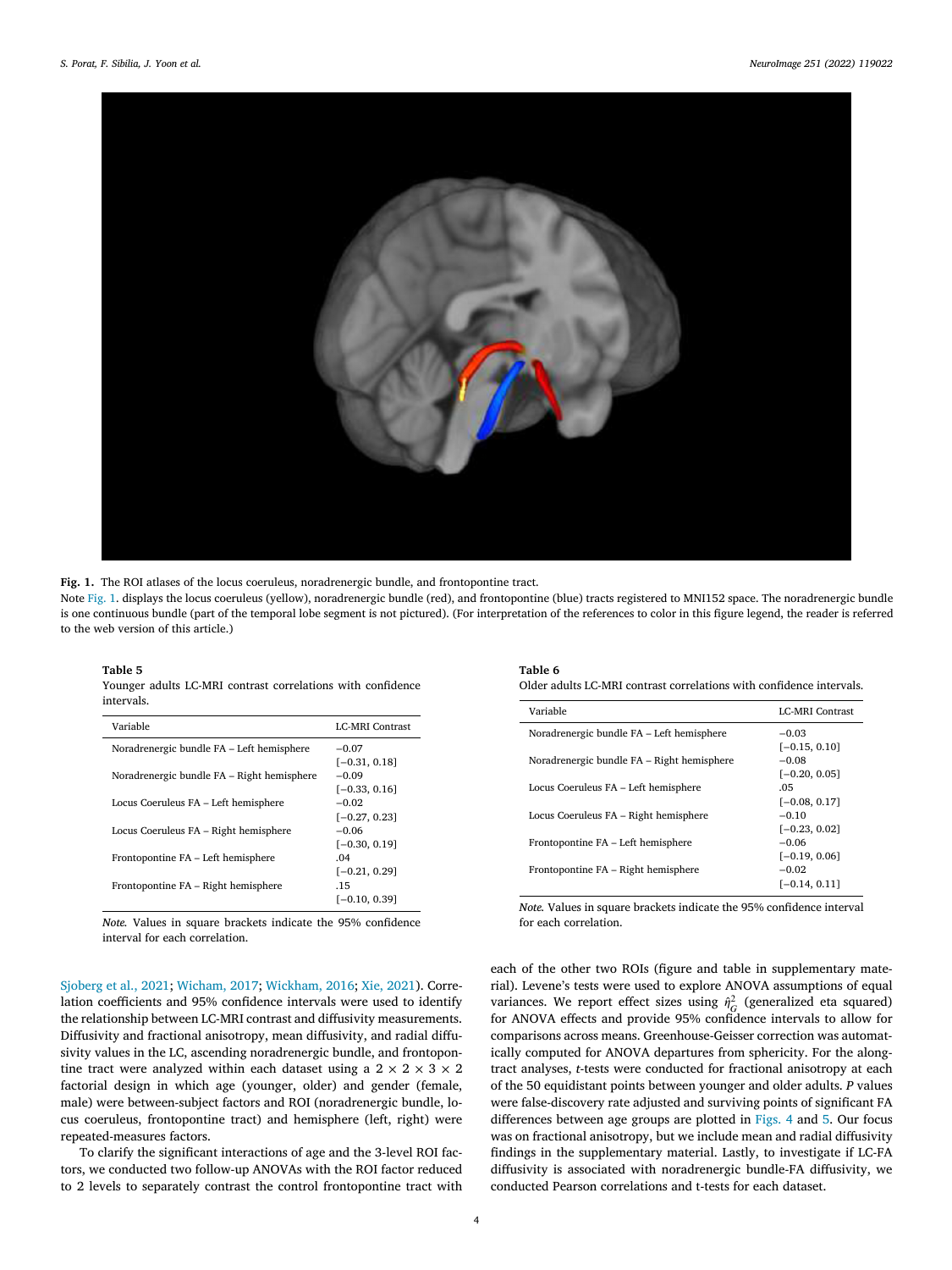#### **Table 7**

BASE-II fractional anisotropy mixed ANOVA.

| Variable                                  | F      | $df_1^{GG}$ | $df_2^{GG}$ | MSE  | $\boldsymbol{p}$ | $\hat{\eta}_G^2$ |
|-------------------------------------------|--------|-------------|-------------|------|------------------|------------------|
| Age (Younger, Older)                      | 1.05   | 1           | 299         | 0.01 | .306             | .001             |
| Gender (Female, Male)                     | 7.33   | 1           | 299         | 0.01 | .007             | .007             |
| ROI (LC, Noradrenergic                    | 598.17 | 1.57        | 468.27      | 0.01 | < 0.001          | .426             |
| Bundle, Frontopontine)                    |        |             |             |      |                  |                  |
| Hemisphere (Left, Right)                  | 125.52 | 1           | 299         | 0.00 | < 0.001          | .049             |
| $Age \times Gender$                       | 1.21   | 1           | 299         | 0.01 | .273             | .001             |
| $Age \times ROI$                          | 27.18  | 1.57        | 468.27      | 0.01 | < 0.001          | .033             |
| Gender $\times$ ROI                       | 1.97   | 1.57        | 468.27      | 0.01 | .151             | .002             |
| $Age \times$ Hemisphere                   | 0.00   | 1           | 299         | 0.00 | .980             | .000             |
| Gender $\times$ Hemisphere                | 0.17   | 1           | 299         | 0.00 | .682             | .000             |
| $ROI \times$ Hemisphere                   | 73.81  | 1.62        | 483.01      | 0.00 | < 0.001          | .051             |
| Age $\times$ Gender $\times$ ROI          | 0.46   | 1.57        | 468.27      | 0.01 | .584             | .001             |
| Age $\times$ Gender $\times$ Hemisphere   | 0.46   | 1           | 299         | 0.00 | .497             | .000             |
| $Age \times ROI \times Hemisphere$        | 6.49   | 1.62        | 483.01      | 0.00 | .003             | .005             |
| Gender $\times$ ROI $\times$ Hemisphere   | 0.25   | 1.62        | 483.01      | 0.00 | .729             | .000             |
| Age $\times$ Gender $\times$ ROI $\times$ | 0.17   | 1.62        | 483.01      | 0.00 | .802             | .000             |
| Hemisphere                                |        |             |             |      |                  |                  |

*Note.* "GG": applies Greenhouse-Geisser correction to all within-subjects factors.

#### **Table 8**

LEMON fractional anisotropy mixed ANOVA.

| Variable                                  | F      | $df_1^{GG}$ | $df_{\gamma}^{GG}$ | M S E | $\boldsymbol{p}$ | $\hat{\eta}_G^2$ |
|-------------------------------------------|--------|-------------|--------------------|-------|------------------|------------------|
| Age (Younger, Older)                      | 0.26   | 1           | 216                | 0.01  | .608             | .001             |
| Gender (Female, Male)                     | 0.72   | 1           | 216                | 0.01  | .396             | .002             |
| ROI (LC, Noradrenergic                    | 761.97 | 1.79        | 386.34             | 0.00  | < 0.001          | .513             |
| Bundle, Frontopontine)                    |        |             |                    |       |                  |                  |
| Hemisphere (Left, Right)                  | 412.73 | 1           | 216                | 0.00  | < 0.001          | .130             |
| $Age \times Gender$                       | 0.38   | 1           | 216                | 0.01  | .539             | .001             |
| $Age \times ROI$                          | 26.07  | 1.79        | 386.34             | 0.00  | ${}_{< 0.001}$   | .035             |
| Gender $\times$ ROI                       | 2.22   | 1.79        | 386.34             | 0.00  | .116             | .003             |
| $Age \times$ Hemisphere                   | 9.17   | 1           | 216                | 0.00  | .003             | .003             |
| Gender $\times$ Hemisphere                | 1.69   | 1           | 216                | 0.00  | .195             | .001             |
| $ROI \times$ Hemisphere                   | 308.54 | 1.63        | 352.15             | 0.00  | ${}_{< 0.001}$   | .194             |
| Age $\times$ Gender $\times$ ROI          | 0.57   | 1.79        | 386.34             | 0.00  | .546             | .001             |
| Age $\times$ Gender $\times$ Hemisphere   | 4.70   | 1           | 216                | 0.00  | .031             | .002             |
| $Age \times ROI \times Hemisphere$        | 5.50   | 1.63        | 352.15             | 0.00  | .008             | .004             |
| Gender $\times$ ROI $\times$ Hemisphere   | 1.56   | 1.63        | 352.15             | 0.00  | .214             | .001             |
| Age $\times$ Gender $\times$ ROI $\times$ | 2.58   | 1.63        | 352.15             | 0.00  | .088             | .002             |
| Hemisphere                                |        |             |                    |       |                  |                  |

*Note.* "GG": applies Greenhouse-Geisser correction to all within-subjects factors.

#### **3. Results**

#### *3.1. LC-MRI contrasts and DTI in BASE-II*

In the BASE-II dataset, there were no significant differences between young and older adults' overall LC-MRI contrast values (Bachman et al., 2021; Dahl et al., [2019\)](#page-9-0). We also did not observe [significant](#page-9-0) associations between LC-MRI contrast and diffusivity in either the LC or

| ٠ı | н<br>o<br>н |  |
|----|-------------|--|
|    |             |  |

|  |  |  |  | BASE-II fractional anisotropy means, standard error, degrees of freedom and 95% confidence intervals. |
|--|--|--|--|-------------------------------------------------------------------------------------------------------|
|--|--|--|--|-------------------------------------------------------------------------------------------------------|

ascending noradrenergic bundle. Correlation coefficients with FA and 95% confidence intervals for younger and older adults are displayed in [Table](#page-3-0) 5 and [Table](#page-3-0) 6, respectively. Previous studies have observed no overall age differences, but spatially confined age differences between caudal and rostral regions of the LC have been observed with LC-MRI contrast [\(Bachman](#page-9-0) et al., 2021; Dahl et al., [2019\)](#page-9-0).

## *3.2. Fractional anisotropy in the LC is higher in older adults, relative to younger adults*

Complete ANOVA tables for fractional anisotropy across datasets are displayed in Tables 7–9. Here in the text, we report the significant ANOVA interactions involving Age and ROI. In the BASE-II and LEMON datasets, we observed a significant interaction of Age x ROI for fractional anisotropy,  $F(1.57, 468.27) = 27.18$ ,  $p < .001$ ,  $\hat{\eta}_G^2 = 0.033$ , and *F*(1.79, 386.34) = 26.07, *p* < .001,  $\hat{\eta}_G^2$  = 0.035, respectively (Table 7 and Table 8). We also observed a significant 3-way interaction of Age x ROI x Hemisphere for fractional anisotropy, *F*(1.62, 483.01) = 6.49,  $p = .003$ ,  $\hat{\eta}_G^2 = 0.05$ , and  $F(1.63, 352.15) = 5.50$ ,  $p = .008$ ,  $\hat{\eta}_G^2 = 0.04$ , in the BASE-II and LEMON datasets, respectively.

Tables 9 and [10](#page-5-0) report means and 95% confidence intervals for fractional anisotropy for each ROI between age groups, in each hemisphere. We observed significantly less fractional anisotropy in the LC and significantly more fractional anisotropy in the noradrenergic bundle of younger adults compared to older adults, in both the BASE-II and LEMON datasets (Tables 9 and [10;](#page-5-0) [Figs.](#page-5-0) 2 and [3\)](#page-6-0). We observed no significant differences in frontopontine tract fractional anisotropy between younger and older adults in either BASE-II or LEMON datasets.

Separate ANOVAs with the "ROI" factor either contrasting the frontopontine tract and noradrenergic bundle fractional anisotropy or contrasting the frontopontine tract and LC fractional anisotropy both yielded significant Age X ROI effects (Table 9; [Figs.](#page-3-0) 1–4 in supplementary material),  $F(299) = 26.16$ ,  $p < .001$ ,  $\hat{\eta}_G^2 = 0.024$ , and  $F(299) = 9.72$ ,  $p = .002$ ,  $\hat{\eta}_G^2 = 0.009$ , respectively in BASE-II. As well as in LEMON datasets,  $F(216) = 24.34$ ,  $p < .001$ ,  $\hat{\eta}_G^2 = 0.025$ , and  $F(216) = 5.23$ ,  $p = .023$ ,  $\hat{\eta}_G^2 = 0.006$ , respectively. This indicates that the effects of age on fractional anisotropy in the LC and noradrenergic bundle each differed significantly from the control region, in opposite directions.

The BASE-II and LEMON along-tract analyses [\(Figs.](#page-7-0) 4 and [5\)](#page-8-0) show effects that are consistent with the LC and noradrenergic bundle results described above. Along the first 10 points, which approximately represent regions close to the LC, younger adults display significantly lower fractional anisotropy, relative to older adults. In the remaining tract points, younger adults had higher fractional anisotropy, relative to older adults, with significant age differences toward the end of the tract, in the region of the entorhinal cortex.

Finally, we observed significant positive correlations between LC fractional anisotropy and noradrenergic bundle fractional anisotropy within the BASE-II older adult cohort in the left and right hemispheres,

| <b>BASE-II</b>   | Locus Coeruleus |             | Noradrenergic Bundle |             | Frontopontine Tract |             |
|------------------|-----------------|-------------|----------------------|-------------|---------------------|-------------|
|                  | Young Adult     | Older Adult | Young Adult          | Older Adult | Young Adult         | Older Adult |
| Left Hemisphere  |                 |             |                      |             |                     |             |
| M <sup>a</sup>   | 0.396           | 0.426       | 0.421                | 0.403       | 0.563               | 0.567       |
| <b>SE</b>        | 0.01            | 0.005       | 0.004                | 0.002       | 0.008               | 0.004       |
| Lower CI         | 0.377           | 0.417       | 0.413                | 0.4         | 0.547               | 0.559       |
| Upper CI         | 0.416           | 0.436       | 0.428                | 0.407       | 0.58                | 0.574       |
| Right Hemisphere |                 |             |                      |             |                     |             |
| M <sup>a</sup>   | 0.397           | 0.452       | 0.356                | 0.309       | 0.515               | 0.522       |
| <b>SE</b>        | 0.014           | 0.007       | 0.004                | 0.002       | 0.008               | 0.004       |
| Lower CI         | 0.369           | 0.439       | 0.348                | 0.306       | 0.5                 | 0.515       |
| Upper CI         | 0.424           | 0.465       | 0.363                | 0.313       | 0.53                | 0.529       |

*Note*. CI = confidence interval.

 $a$  degrees of freedom  $= 299$ .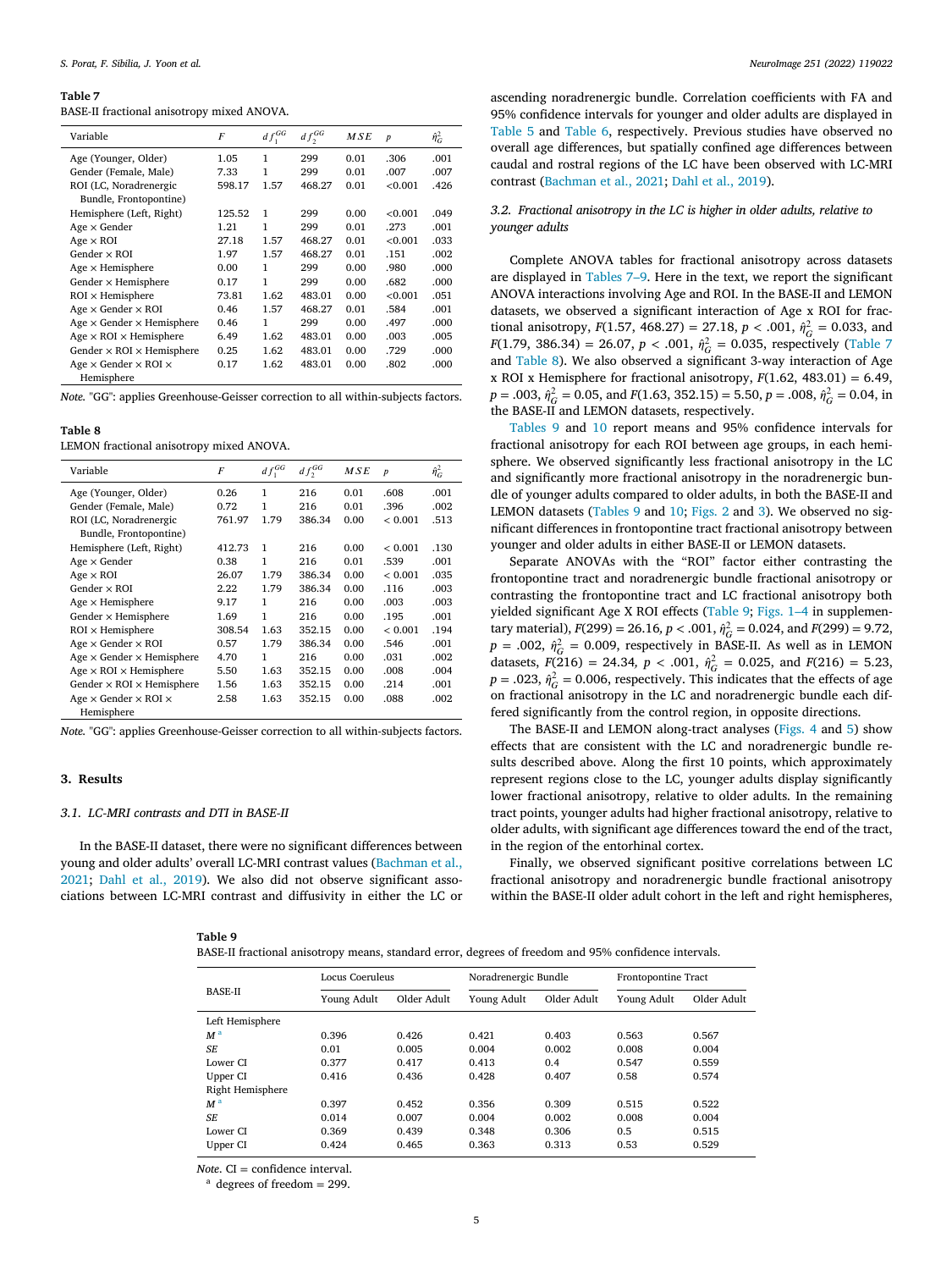#### <span id="page-5-0"></span>**Table 10**

| LEMON fractional anisotropy means, standard error, degrees of freedom and 95% confidence intervals. |  |  |  |  |
|-----------------------------------------------------------------------------------------------------|--|--|--|--|
|-----------------------------------------------------------------------------------------------------|--|--|--|--|

| <b>LEMON</b>     |             | Locus Coeruleus |             | Noradrenergic Bundle |             | Frontopontine Tract |  |
|------------------|-------------|-----------------|-------------|----------------------|-------------|---------------------|--|
|                  | Young Adult | Older Adult     | Young Adult | Older Adult          | Young Adult | Older Adult         |  |
| Left Hemisphere  |             |                 |             |                      |             |                     |  |
| M <sup>a</sup>   | 0.427       | 0.459           | 0.445       | 0.427                | 0.584       | 0.582               |  |
| <b>SE</b>        | 0.005       | 0.006           | 0.003       | 0.005                | 0.006       | 0.008               |  |
| Lower CI         | 0.418       | 0.446           | 0.438       | 0.418                | 0.572       | 0.567               |  |
| Upper CI         | 0.437       | 0.472           | 0.451       | 0.436                | 0.595       | 0.597               |  |
| Right Hemisphere |             |                 |             |                      |             |                     |  |
| M <sup>a</sup>   | 0.473       | 0.487           | 0.365       | 0.315                | 0.497       | 0.503               |  |
| SF.              | 0.007       | 0.009           | 0.003       | 0.004                | 0.005       | 0.007               |  |
| Lower CI         | 0.46        | 0.47            | 0.359       | 0.308                | 0.487       | 0.489               |  |
| Upper CI         | 0.486       | 0.505           | 0.37        | 0.323                | 0.508       | 0.517               |  |

*Note*. CI = confidence interval.

 $a$  degrees of freedom = 216.



**Fig. 2.** BASE-II fractional anisotropy in left and right locus coeruleus and noradrenergic bundles in younger and older adults. Note Fig. 2. displays fractional anisotropy between younger and older adults from the BASE-II cohort. In the left locus coeruleus (A) and right locus coeruleus (B), we observed lower fractional anisotropy in younger adults, compared to older adults. In the left noradrenergic bundle (C) and right noradrenergic bundle (D) we observed higher fractional anisotropy in younger adults, relative to older adults.

 $r(243) = 0.24$ ,  $p < .001$  and  $r(243) = 0.19$ ,  $p < .001$ , respectively. However, only three percent of the variance was accounted for (R $^2$ <sub>adj</sub> = 0.03). We did not observe any significant relationship in the BASE-II young adult cohort. We were also not able to replicate these findings in the LEMON dataset.

# **4. Discussion**

Unmyelinated neurons and numerous innervations to blood capillaries may expose the LC to toxins throughout aging [\(Bekar](#page-9-0) et al., 2012; [Giorgi](#page-9-0) et al., 2020a; [Raichle](#page-10-0) et al., 1975). During the waking day, the LC has a high constant spiking rate which accumulates oxidative stress in the mitochondria of LC neurons [\(Weinshenker,](#page-10-0) 2018). In addition, excess noradrenaline not repackaged into synaptic vesicles promotes LC tau pathology [\(Kang](#page-9-0) et al., 2020). Existing evidence also suggests that older adults may be more at risk of these negative side effects of LC activity due to higher tonic activity levels [\(Gutchess](#page-9-0) et al., 2020; [Mather,](#page-10-0) 2021; [Weinshenker,](#page-10-0) 2018).

Fractional anisotropy has been observed to correlate with white matter integrity, increasing until the age of about 35–40 and decreasing into late life or with disease (Beck et al., [2021;](#page-9-0) Kiely et al., [2022;](#page-9-0) [Kochunov](#page-9-0) et al., 2012; Li et al., [2016\)](#page-9-0). Additionally, mean, and radial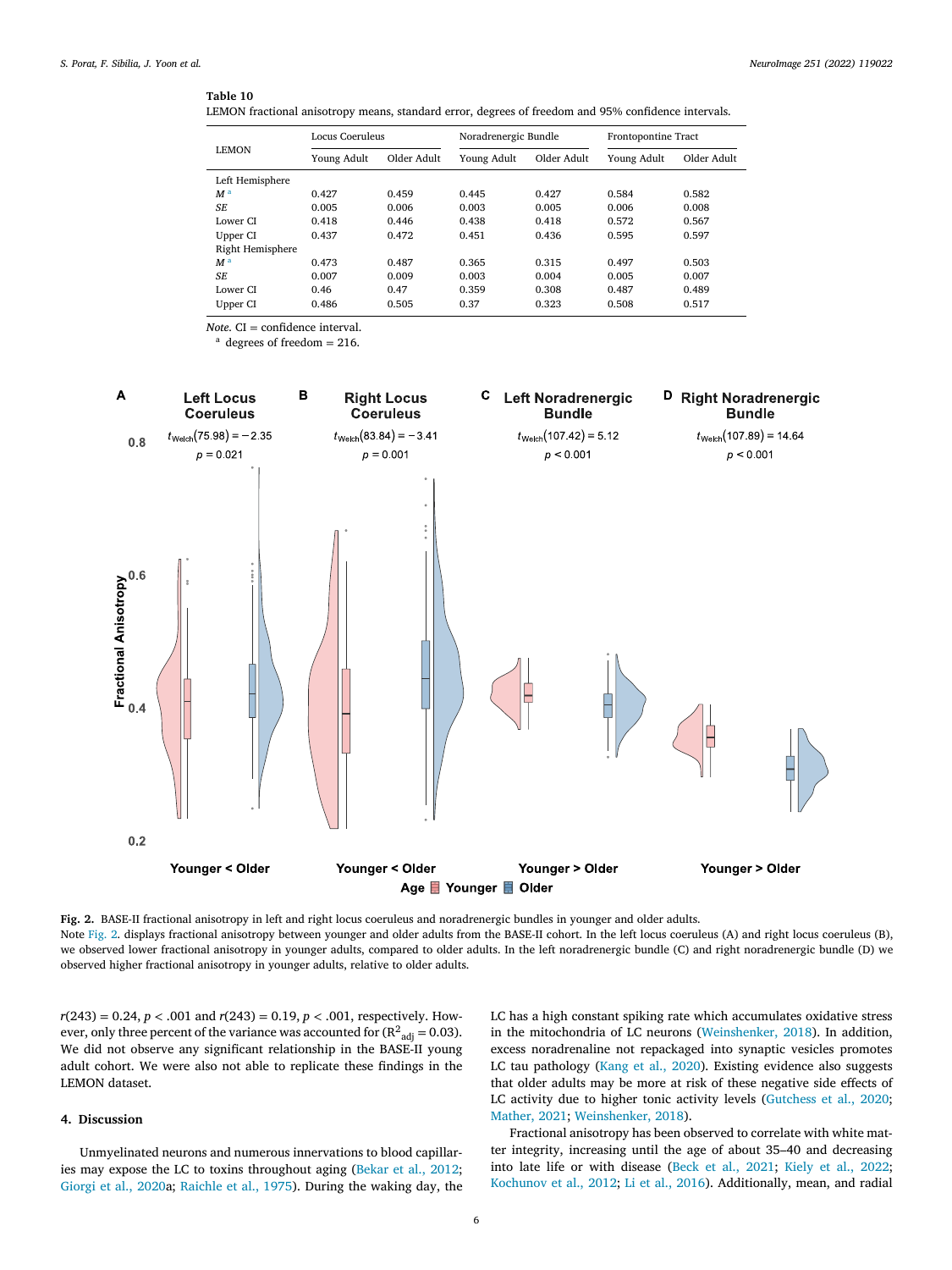<span id="page-6-0"></span>

**Fig. 3.** LEMON fractional anisotropy in left and right locus coeruleus and noradrenergic bundles in younger and older adults. Note Fig. 3. displays our BASE-II replicated fractional anisotropy findings between younger and older adults in the LEMON dataset. In the left locus coeruleus (A) and right locus coeruleus (B), we observed lower fractional anisotropy in younger adults, compared to older adults. In the left noradrenergic bundle (C) and right noradrenergic bundle (D) we observed higher fractional anisotropy in younger adults, relative to older adults.

diffusivity are typically negatively correlated with fractional anisotropy [\(Beaudet](#page-9-0) et al., 2020; Beck et al., [2021;](#page-9-0) Kiely et al., [2022;](#page-9-0) Li et al., 2016). Here, using two publicly available datasets [\(Babayan](#page-9-0) et al., 2019; [Delius](#page-9-0) et al., 2015), we examined the age-related diffusivity of the LC, ascending noradrenergic bundle, and, as a control, frontopontine white matter tracts. We replicated [Langley](#page-9-0) et al. (2020) findings of higher fractional anisotropy in the LC in older adults compared with younger adults, across two large datasets (BASE-II; LEMON).

While fractional anisotropy tended to be higher in older than younger adults within the LC itself, older adults typically showed lower fractional anisotropy than younger adults along the noradrenergic bundle white-matter ascending tract, a typical age-related pattern in white matter (Beck et al., [2021;](#page-9-0) Medina and [Gaviria,](#page-10-0) 2008; [Sibilia](#page-10-0) et al., 2017; Sullivan and [Pfefferbaum,](#page-10-0) 2006; [Voineskos](#page-10-0) et al., 2012a). The lack of associations observed in our datasets between LC fractional anisotropy and noradrenergic bundle fractional anisotropy may suggest these two regions are affected by aging independently.

In the BASE-II and LEMON datasets, age differences in the noradrenergic bundle contrasted with a lack of age differences in the right and left control white-matter frontopontine tracts, suggesting that the age effects in the noradrenergic ascending tract reflect more than just a global change in white matter. Thus, together, these data indicate that diffusivity properties of the LC and its ascending noradrenergic tract are affected by aging in opposite ways. Our findings of age differences in fractional anisotropy in the LC and its ascending tracts extend a growing set of observations of age differences in the structure of the LC in aging [\(Brickman](#page-9-0) et al., 2012; Chen et al., [2014;](#page-9-0) Chu et al., [2021;](#page-9-0) Dahl et al., [2021;](#page-9-0) Dahl et al., [2020;](#page-9-0) [Langley](#page-9-0) et al., 2020; Morris et al., 2020; Sun et al., [2019\)](#page-10-0).

To date, most in vivo findings of LC structure have relied on LC-MRI sequences that show a cross-sectional increase in LC-neuromelanin sensitive contrast from young adulthood until around age 57, at which point it levels off or declines (Liu et al., [2019\)](#page-9-0), potentially suggesting a gradual accumulation of neuromelanin followed by noradrenergic degeneration. One of the two data sets we examined (BASE-II) included neuromelanin-sensitive scans. While LC-MRI contrast has been validated to correlate with the location of neuromelanin [\(Keren](#page-9-0) et al., 2015), it is not yet entirely clear what factors contribute to currently employed LC-MRI contrast measures. Current hypotheses include presence of macromolecules [\(Priovoulos](#page-10-0) et al., 2020), density of water protons (Watanabe et al., 2019), and the relative proportion of [macromolecular](#page-10-0) protons to free water protons [\(Trujillo](#page-10-0) et al., 2019).

In the BASE-II dataset, there were no significant correlations between LC-MRI contrast from those scans and diffusivity measures from the LC or noradrenergic bundle. This suggests that the diffusivity differences reflect different structural changes than the LC-sensitive scans. An important future research objective should be to examine the relationship between LC diffusivity measures and cognition, or markers of brain health, as has been done for LC-MRI contrast [\(Clewett](#page-9-0) et al., 2016; Dahl et al., 2019; [Langley](#page-9-0) et al., 2020). One initial study along these lines found that medial and radial diffusivity in the LC-thalamus tract was correlated with memory performance in an older cohort [\(Langley](#page-9-0) et al., 2021).

Our results raise the question of what properties of the LC are changing to lead its tissue to show higher fractional anisotropy with age. One possibility could be an increase in inflammation that restricts fluid flow, as animal research has demonstrated that increases in microglial density affect diffusivity, as measured using an orientation dispersion index (Yi et al., [2019\)](#page-10-0). Another possibility is that the age differences in LC dif-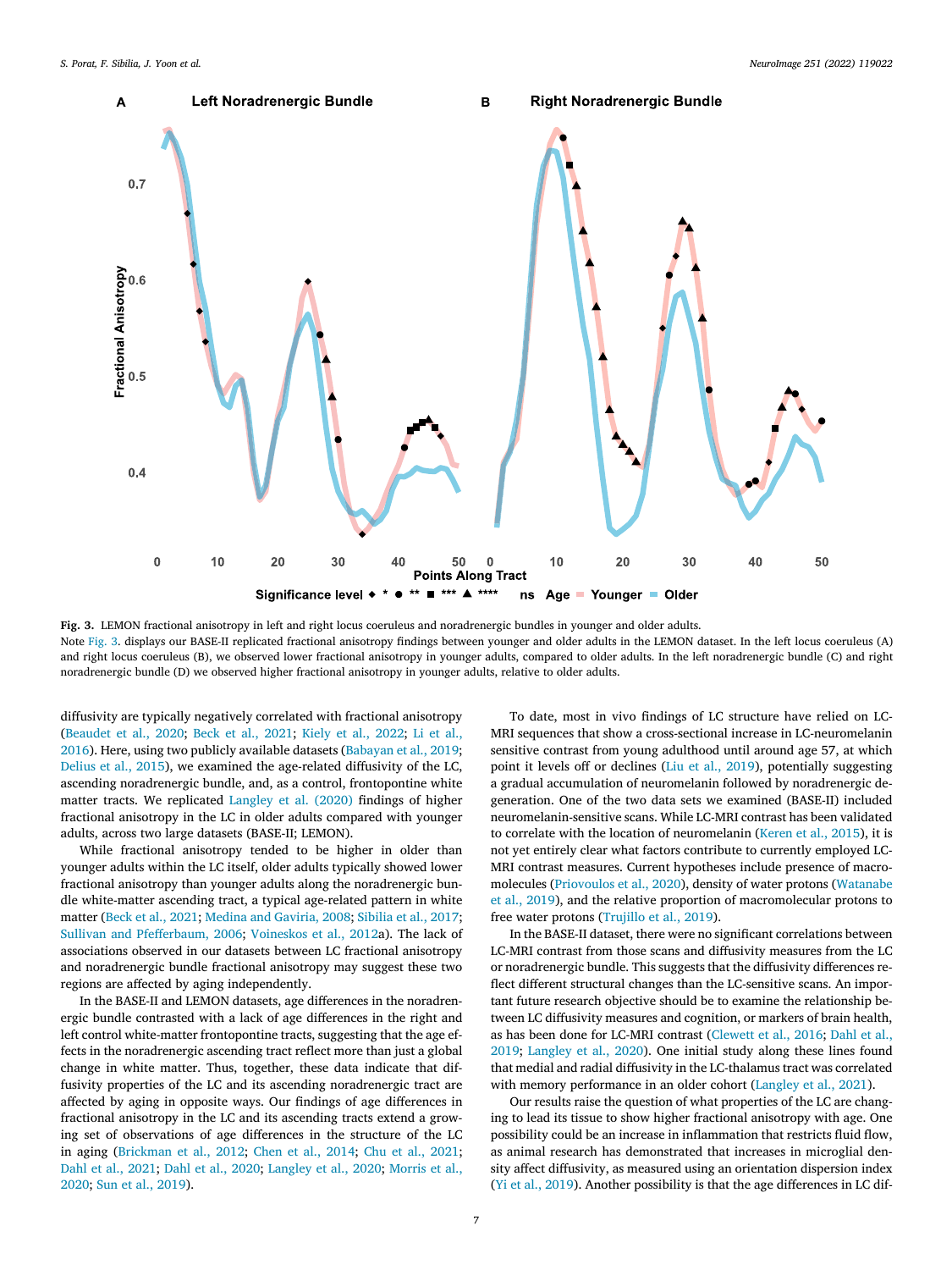<span id="page-7-0"></span>

**Fig. 4.** BASE-II fractional anisotropy along the noradrenergic bundle.

Note. ns = not significant; ns not assigned shape. Fractional anisotropy differences between younger and older adults are shown along the noradrenergic bundle. The bundle was divided into 50 equidistant points and mean fractional anisotropy was calculated for each age group at each point. Younger adults had significantly lower fractional anisotropy in the first 10 points of the noradrenergic bundles which would correspond to the area of the locus coeruleus. In contrast, around the entorhinal cortex, younger adults show higher fractional anisotropy, compared to older adults. <sup>∗</sup> *p* ≤ 0.05. ∗∗ *p* ≤ 0.01. ∗∗∗ *p* ≤ 0.001. ∗∗∗∗ *p* ≤ 0.0001. FDR adjusted.

fusivity relate to age differences in LC tonic activity levels. Although still an open question, various findings suggest that the LC is more tonically active in aging [\(Mather,](#page-10-0) 2020; [Weinshenker,](#page-10-0) 2018). Age differences in tonic levels of LC could contribute to differences in diffusivity as neuronal activity increases neuronal volume, while shrinking the volume of the surrounding fluid-filled spaces (Abe et al., [2017;](#page-9-0) [Iwasa](#page-9-0) et al., 1980; Le [Bihan](#page-9-0) et al., 2006; [Nunes](#page-10-0) et al., 2021; [Svoboda](#page-10-0) and Syková, 1991; [Tirosh](#page-10-0) and Nevo, 2013).

Mean and radial diffusivity in the LC also showed some age differences (results and tables provided in the supplementary material), although not as pronounced as fractional anisotropy. In the BASE-II dataset, mean diffusivity in the LC was significantly higher in younger adults, compared to older adults. In the LEMON dataset, mean diffusivity was significantly higher in the left LC of younger adults, compared to older adults. Though the cause for these laterality effects is not known, the BASE-II dataset is composed of mostly older adults, while the LEMON has more younger adults. Given the LC's proximity to the fourth ventricle, older adults may be susceptible to neurodegeneration within the LC as well as partial volume effects [\(Langley](#page-9-0) et al., 2020; Liu et al., [2017;](#page-9-0) Sun et al., [2020\)](#page-10-0).

Because the noradrenergic bundle overlaps with the LC atlas, we conducted an along-tract analysis for the noradrenergic bundle fractional anisotropy. As expected, we observed significantly lower FA in the first 10 points of the noradrenergic bundle, which anatomically approximately represent regions of the locus coeruleus, in younger adults compared with older adults. Changes in radial diffusivity along the noradrenergic bundle of cognitively impaired older adults from the Alzheimer's Disease Neuroimaging Initiative were significantly greater, compared to healthy controls, around the area of the LC and again as the tract approached the hippocampus (Sun et al., [2020\)](#page-10-0).

While most studies comparing diffusivity in younger and older adults focus on white matter, a growing number of studies have started to examine diffusivity differences in gray matter in cortical and subcortical nuclei. Patients with Alzheimer's disease generally show less fractional anisotropy and greater mean diffusivity than age-matched healthy adults [\(Weston](#page-10-0) et al., 2015). However, studies following people with autosomal dominant familial Alzheimer's disease have found increased mean diffusivity in gray matter regions during the pre-symptomatic period, and older adults with significant memory decline show lower diffusivity in the posterior cingulate/precuneus region [\(Jacobs](#page-9-0) et al., 2013). As Langley et al., suggested, age-related LC degeneration may result in restricted diffusion within older adults [\(Langley](#page-9-0) et al., 2020). Fractional anisotropy also shows a positive correlation with age in the caudate, [putamen](#page-10-0) and globus pallidus in a healthy cohort aged 10-52 (Pal et al., 2011). Thus, the LC may not be the only brain region showing lower fractional anisotropy in older adults.

#### *4.1. Limitations*

Crossing fibers may indicate opposite or unexpected relationships with diffusivity values that may be related to our unexpected findings (Lee et al., [2015;](#page-9-0) [Oouchi](#page-10-0) et al., 2007). Despite the limitations of DTI, it remains a valuable tool that may help us to better understand the LC *invivo* within humans. In general, our datasets were comprised of younger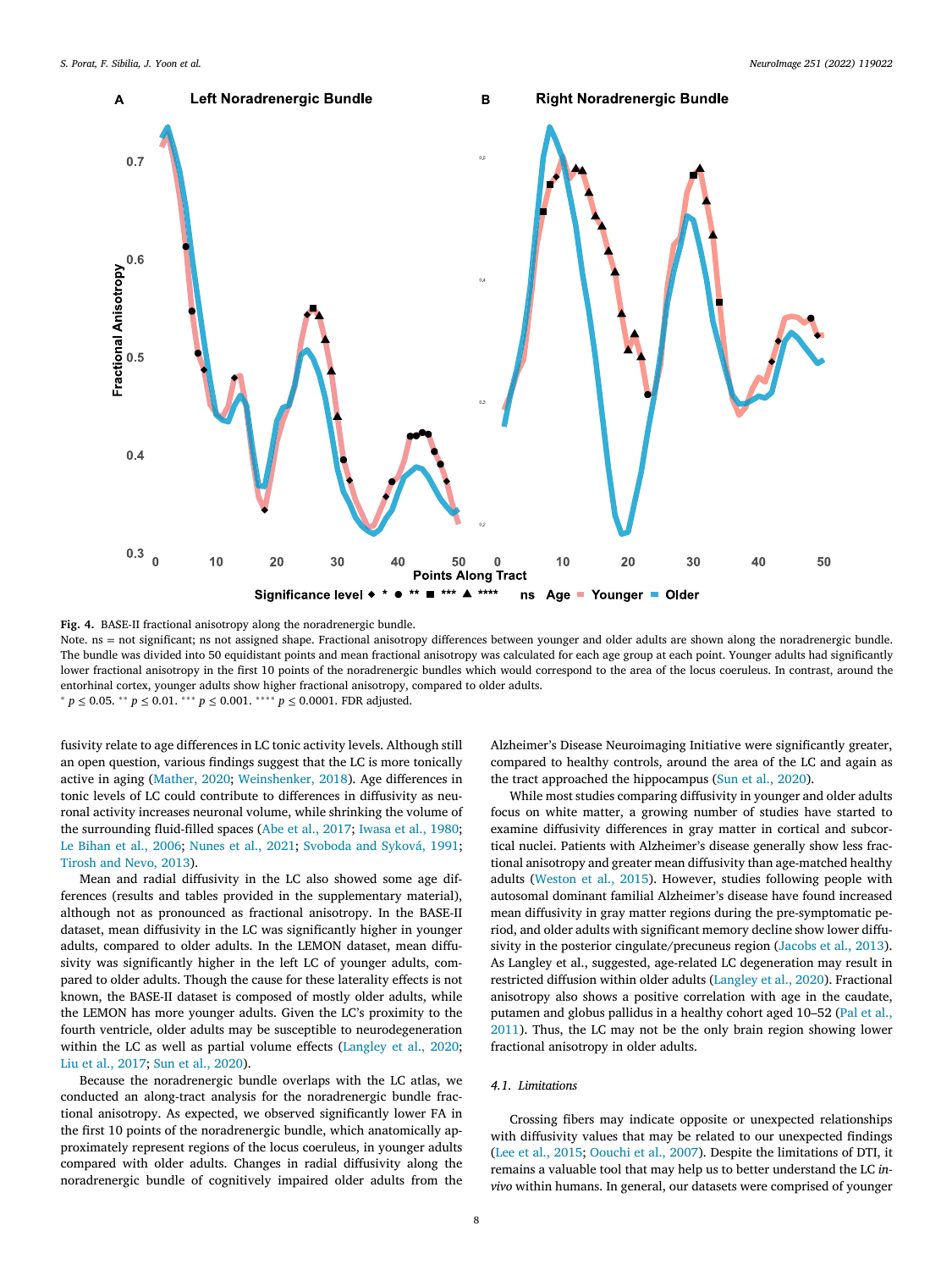<span id="page-8-0"></span>

**Fig. 5.** LEMON fractional anisotropy along the noradrenergic bundle.

Note. ns = not significant; ns not assigned shape. Fractional anisotropy differences between LEMON younger and older adults are shown along the noradrenergic bundle. The bundle was divided into 50 equidistant points and mean fractional anisotropy was calculated for each age group at each point. Younger adults had significantly lower fractional anisotropy in the first 10 points of the noradrenergic bundle, more so in the left than right, which would correspond to the area of the locus coeruleus. In contrast, younger adults showed higher fractional anisotropy and significantly greater differences around the entorhinal cortex, compared to older adults.

<sup>∗</sup> *p* ≤ 0.05. ∗∗ *p* ≤ 0.01. ∗∗∗ *p* ≤ 0.001. ∗∗∗∗ *p* ≤ 0.0001. FDR adjusted.

and older adults that had no neurological or known sleep disorders and may not reflect the general aging population. We also did not examine axial diffusivity. Due to partial volume constraints, the locus coeruleus ROI may be contaminated by white matter and CSF (given the position near the 4th ventricle). However, given the opposite findings in the ascending white matter tract, we were still able to extract meaningful signal.

## **5. Conclusions**

In this study, we identified unique associations of LC diffusivity in the context of healthy adults across two different data sets. We consistently observed lower fractional anisotropy in the locus coeruleus of younger adults, compared to older adults but higher fractional anisotropy in the ascending noradrenergic bundle of younger adults, compared to older adults. Fractional anisotropy is a measurement of structural integrity, and these age findings add to a growing literature highlighting agerelated differences involving the locus coeruleus. To our knowledge, this is the first study to compare diffusivity differences *in-vivo* in the locus coeruleus versus noradrenergic bundle [\(Table](#page-2-0) 3).

## **Author credit**

Shai Porat: data collection, analyses, writing Francesca Sibilia: analyses replication Josephine Yoon: data analyses Yonggang Shi: assisted with LONI pipeline

Martin J. Dahl: provided data atlases and consultation Markus Werkle-Bergner: consultation and BASE-II data Sandra Düzel: consultations and BASE-II data Nils Bodammer: consultations and BASE-II data Ulman Lindenberger: consultations and BASE-II data Simone Kühn: consultations and BASE-II data Mara Mather: Senior author, assisted with analyses and manuscript

drafts

# **Data sharing**

Our study used three publicly available datasets that can be found or requested online by their original investigators. Codes will be available by reasonable request to corresponding authors.

## **Declaration of Competing Interest**

None.

#### **Acknowledgments**

Research reported in this publication was supported by the [National](http://dx.doi.org/10.13039/100000049) Institute on Aging of the National Institutes of Health under award number R01AG025340. This article uses data from the Berlin Aging Study II (BASE-II) which has been supported by the German Federal Ministry of Education and Research under grant numbers 16SV5537/16SV5837/16SV5538/16SV5536K/01UW0808/01UW0706.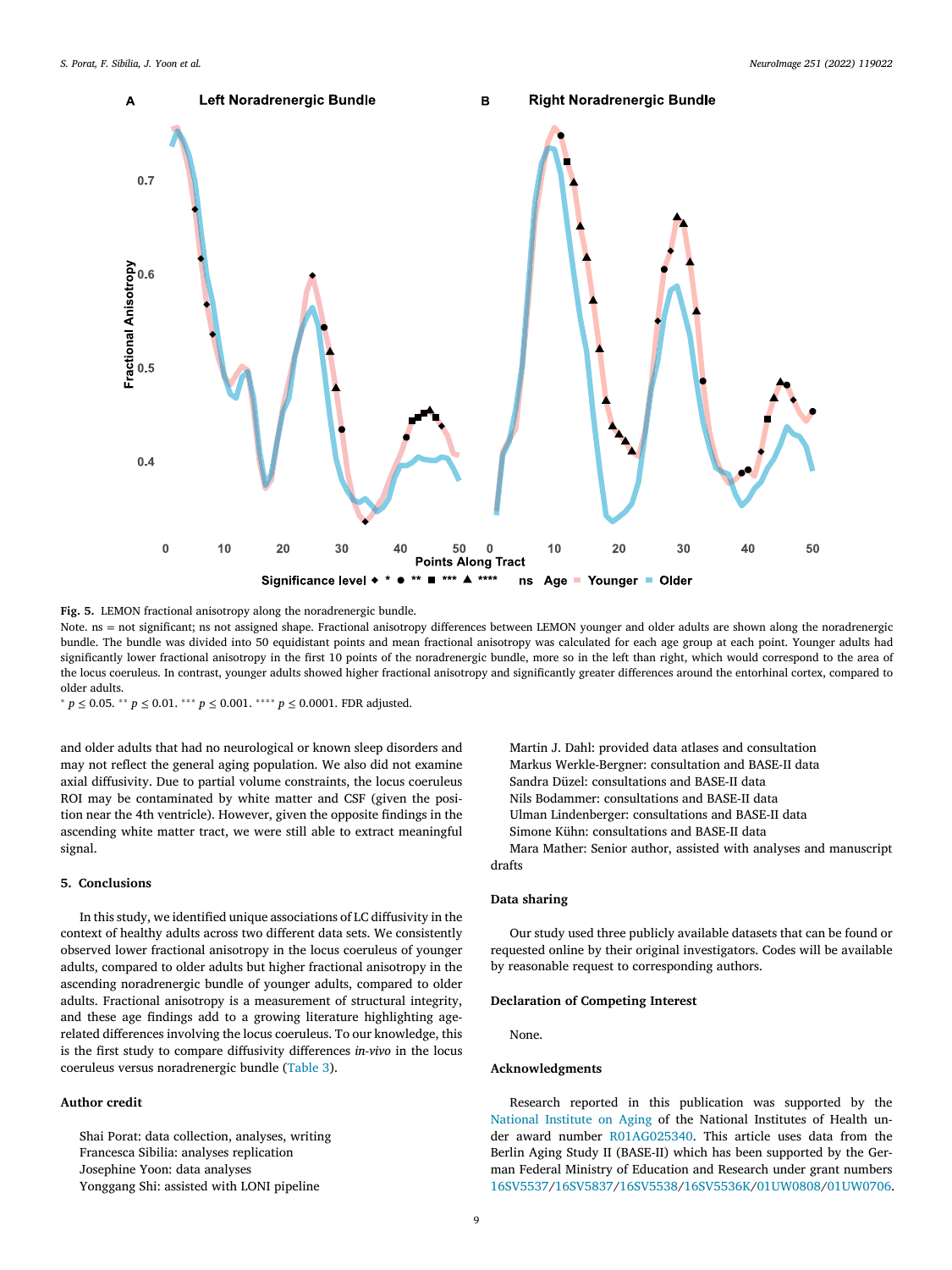<span id="page-9-0"></span>The Responsibility for the contents of this publication lies with its authors.

#### **Supplementary materials**

Supplementary material associated with this article can be found, in the online version, at [doi:10.1016/j.neuroimage.2022.119022.](https://doi.org/10.1016/j.neuroimage.2022.119022)

#### **References**

- Abe, Y., Tsurugizawa, T., Le Bihan, D., 2017. Water diffusion closely reveals neural activity status in rat brain loci affected by anesthesia. PLoS Biol. 15 (4), e2001494. doi[:10.1371/journal.pbio.2001494.](https://doi.org/10.1371/journal.pbio.2001494)
- [Ahlmann-Eltze,](http://refhub.elsevier.com/S1053-8119(22)00151-3/sbref0002) C., 2019. ggsignif: Significance Brackets for 'ggplot2′ R package version 0.5.0. In.
- Aston-Jones, G., Waterhouse, B., 2016. Locus coeruleus: from global projection system to adaptive regulation of behavior. Brain Res. 1645, 75–78. doi[:10.1016/j.brainres.2016.03.001.](https://doi.org/10.1016/j.brainres.2016.03.001)
- Aust, F., & Barth, M. (2020). papaja: prepare reproducible APA journal articles with R Markdown. In (0.1.0.9997 ed.).
- Avants, B.B., Epstein, C.L., Grossman, M., Gee, J.C., 2008. Symmetric diffeomorphic image registration with cross-correlation: evaluating automated labeling of elderly and neurodegenerative brain. Med. Image Anal. 12 (1), 26–41. doi[:10.1016/j.media.2007.06.004.](https://doi.org/10.1016/j.media.2007.06.004)
- Babayan, A., Erbey, M., Kumral, D., Reinelt, J.D., Reiter, A.M.F., Röbbig, J., … Villringer, A., 2019. A mind-brain-body dataset of MRI, EEG, cognition, emotion, and peripheral physiology in young and old adults. *Sci. Data* 6 (1), 180308. doi[:10.1038/sdata.2018.308.](https://doi.org/10.1038/sdata.2018.308)
- Bachman, S.L., Dahl, M.J., Werkle-Bergner, M., Düzel, S., Forlim, C.G., Lindenberger, U., … Mather, M., 2021. Locus coeruleus MRI contrast is associated with cortical thickness in older adults. *Neurobiol. Aging* 100, 72–82. doi[:10.1016/j.neurobiolaging.2020.12.019.](https://doi.org/10.1016/j.neurobiolaging.2020.12.019)
- Beaudet, G., Tsuchida, A., Petit, L., Tzourio, C., Caspers, S., Schreiber, J., … Mazoyer, B., 2020. Age-related changes of peak width skeletonized mean diffusivity (PSMD) across the adult lifespan: a multi-cohort study. *Front. Psychiatry* 11, 342. doi:10.3389/fp[syt.2020.00342.](https://doi.org/10.3389/fpsyt.2020.00342)
- Beck, D., de Lange, A.-M.G., Maximov, I.I., Richard, G., Andreassen, O.A., Nordvik, J.E., Westlye, L.T., 2021. White matter microstructure across the adult lifespan: a mixed longitudinal and cross-sectional study using advanced diffusion models and brain-age prediction. Neuroimage 224, 117441. doi[:10.1016/j.neuroimage.2020.117441.](https://doi.org/10.1016/j.neuroimage.2020.117441)
- Bekar, L.K., Wei, H.S., Nedergaard, M., 2012. The locus coeruleus-norepinephrine network optimizes coupling of cerebral blood volume with oxygen demand. J. Cereb. Blood Flow Metab. 32 (12), 2135–2145. doi[:10.1038/jcbfm.2012.115.](https://doi.org/10.1038/jcbfm.2012.115)
- Bertram, L., Böckenhoff, A., Demuth, I., Düzel, S., Eckardt, R., Li, S.C., … Steinhagen-Thiessen, E., 2014. Cohort profile: the Berlin aging study II (BASE-II). *Int. J. Epidemiol.* 43 (3), 703–712. doi[:10.1093/ije/dyt018.](https://doi.org/10.1093/ije/dyt018)
- Bhagat, Y.A., Beaulieu, C., 2004. Diffusion anisotropy in subcortical white matter and cortical gray matter: changes with aging and the role of CSF-suppression. J. Mag. Reson. Imaging 20 (2), 216–227. doi[:10.1002/jmri.20102.](https://doi.org/10.1002/jmri.20102)
- [Braak,](http://refhub.elsevier.com/S1053-8119(22)00151-3/sbref0013) H., Del [Trecidi,](http://refhub.elsevier.com/S1053-8119(22)00151-3/sbref0013) K., 2015. [Neuroanatomy](http://refhub.elsevier.com/S1053-8119(22)00151-3/sbref0013) and pathology of sporadic Alzheimer's disease. Adv. Anat. Embryol. Cell Biol. 215, 1–162.
- Brickman, A.M., Meier, I.B., Korgaonkar, M.S., Provenzano, F.A., Grieve, S.M., Siedlecki, K.L., ... Zimmerman, M.E., 2012. Testing the white matter retrogenesis hypothesis of cognitive aging. *Neurobiol. Aging* 33 (8), 1699–1715. doi[:10.1016/j.neurobiolaging.2011.06.001.](https://doi.org/10.1016/j.neurobiolaging.2011.06.001)
- Chen, X., Huddleston, D.E., Langley, J., Ahn, S., Barnum, C.J., Factor, S.A., … Hu, X., 2014. Simultaneous imaging of locus coeruleus and substantia nigra with a quantitative neuromelanin MRI approach. *Magn. Reson. Imaging* 32 (10), 1301–1306. doi[:10.1016/j.mri.2014.07.003.](https://doi.org/10.1016/j.mri.2014.07.003)
- Chu, W.T., Wang, W.-e., Zaborszky, L., Golde, T.E., DeKosky, S., Duara, R., … Vaillancourt, D.E., 2021. Association of cognitive impairment with free water in the nucleus basalis of meynert and locus coeruleus to transentorhinal cortex tract. *Neurology* doi[:10.1212/WNL.0000000000013206.](https://doi.org/10.1212/WNL.0000000000013206)
- Clewett, D.V., Lee, T.-H., Greening, S., Ponzio, A., Margalit, E., Mather, M., 2016. Neuromelanin marks the spot: identifying a locus coeruleus biomarker of cognitive reserve in healthy aging. Neurobiol. Aging 37, 117–126. doi[:10.1016/j.neurobiolaging.2015.09.019.](https://doi.org/10.1016/j.neurobiolaging.2015.09.019)
- Dahl, M.J., Mather, M., Düzel, S., Bodammer, N.C., Lindenberger, U., Kühn, S., Werkle-Bergner, M., 2019. Rostral locus coeruleus integrity is associated with better memory performance in older adults. Nat. Hum. Behav. 3 (11), 1203–1214. doi[:10.1038/s41562-019-0715-2.](https://doi.org/10.1038/s41562-019-0715-2)
- Dahl, M.J., Mather, M., Sander, M.C., Werkle-Bergner, M., 2020a. Noradrenergic responsiveness supports selective attention across the adult lifespan. J. Neurosci. 40 (22), 4372. doi[:10.1523/JNEUROSCI.0398-19.2020.](https://doi.org/10.1523/JNEUROSCI.0398-19.2020)
- Dahl, M.J., Mather, M., Werkle-Bergner, M., Kennedy, B.L., Guzman, S., Hurth, K., ... Ringman, J.M. (2021). Locus coeruleus integrity is related to tau burden and memory loss in autosomal-dominant Alzheimer's disease. *medRxiv*, 2020.2011.2016.20232561, doi[:10.1101/2020.11.16.20232561.](https://doi.org/10.1101/2020.11.16.20232561)
- Dahl, M.J., Mather, M., Werkle-Bergner, M., Kennedy, B.L., Guzman, S., Hurth, K., … Ringman, J.M., 2022. Locus coeruleus integrity is related to tau burden and memory loss in autosomal-dominant Alzheimer's disease. *Neurobiol. Aging* 112, 39–54. doi[:10.1016/j.neurobiolaging.2021.11.006.](https://doi.org/10.1016/j.neurobiolaging.2021.11.006)
- [Delius,](http://refhub.elsevier.com/S1053-8119(22)00151-3/sbref0023) M., J, [A.,](http://refhub.elsevier.com/S1053-8119(22)00151-3/sbref0023) [Düzel,](http://refhub.elsevier.com/S1053-8119(22)00151-3/sbref0023) S., [Gerstorf,](http://refhub.elsevier.com/S1053-8119(22)00151-3/sbref0023) D., [Lindenberger,](http://refhub.elsevier.com/S1053-8119(22)00151-3/sbref0023) U, 2015. Berlin Aging Studies (BASE and BASE-II). In: Encyclopedia of [Geropsychology.](http://refhub.elsevier.com/S1053-8119(22)00151-3/sbref0023) Springer, pp. 386–395.
- Dinov, I.D., Van Horn, J.D., Lozev, K.M., Magsipoc, R., Petrosyan, P., Liu, Z., … Toga, A.W., 2009. Efficient, distributed and interactive neuroimaging data analysis using the LONI pipeline. *Front Neuroinform* 3, 22. doi[:10.3389/neuro.11.022.2009,](https://doi.org/10.3389/neuro.11.022.2009) -22.
- Edlow, B.L., McNab, J.A., Witzel, T., Kinney, H.C., 2016. The structural connectome of the human central homeostatic network. Brain Connect. 6 (3), 187–200. doi[:10.1089/brain.2015.0378.](https://doi.org/10.1089/brain.2015.0378)
- Edlow, B.L., Takahashi, E., Wu, O., Benner, T., Dai, G., Bu, L., … Folkerth, R.D., 2012. Neuroanatomic connectivity of the human ascending arousal system critical to consciousness and its disorders. *J. Neuropathol. Exp. Neurol.* 71 (6), 531–546. doi[:10.1097/NEN.0b013e3182588293.](https://doi.org/10.1097/NEN.0b013e3182588293)
- Giorgi, G.A., Puglisi-Allegra, S., Limanaqi, F., Busceti, C.L., Fornai, F, 2020a. Locus coeruleus and neurovascular unit: from its role in physiology to its potential role in Alzheimer's disease pathogenesis. J. Neurosci. Res. 98 (12), 2406–2434. doi[:10.1002/jnr.24718.](https://doi.org/10.1002/jnr.24718)
- Gutchess, A., Thomas, A.K., Mather, M., 2020. How arousal-related neurotransmitter systems compensate for age-related decline. In: The Cambridge Handbook of Cognitive Aging: a Life Course Perspective. Cambridge University Press, pp. 101–120. doi[:10.1017/9781108552684.007.](https://doi.org/10.1017/9781108552684.007)
- Iwasa, K., Tasaki, I., Gibbons, R.C., 1980. Swelling of nerve fibers associated with action potentials. Science 210 (4467), 338–339. doi[:10.1126/science.7423196.](https://doi.org/10.1126/science.7423196)
- Jacobs, H.I., van Boxtel, M.P., Gronenschild, E.H., Uylings, H.B., Jolles, J., Verhey, F.R., 2013. Decreased gray matter diffusivity: a potential early Alzheimer's disease biomarker? Alzheimers Dement. 9 (1), 93–97. doi[:10.1016/j.jalz.2011.11.004.](https://doi.org/10.1016/j.jalz.2011.11.004)
- Kang, S.S., Ahn, E.H., Ye, K., 2020. Delta-secretase cleavage of Tau mediates its pathology and propagation in Alzheimer's disease. Exp. Mol. Med. 52 (8), 1275–1287. doi[:10.1038/s12276-020-00494-7.](https://doi.org/10.1038/s12276-020-00494-7)

[Kantarci,](http://refhub.elsevier.com/S1053-8119(22)00151-3/sbref0033) K., 2014. Fractional Anisotropy of the Fornix and [Hippocampal](http://refhub.elsevier.com/S1053-8119(22)00151-3/sbref0033) Atrophy in Alzheimer's Disease. Front. Aging Neurosci. 6, 316.

- Kantarci, K., Murray, M.E., Schwarz, C.G., Reid, R.I., Przybelski, S.A., Lesnick, T., … Dickson, D.W., 2017. White-matter integrity on DTI and the patho-logic staging of Alzheimer's disease. *Neurobiol. Aging* 56, 172–179. doi[:10.1016/j.neurobiolaging.2017.04.024.](https://doi.org/10.1016/j.neurobiolaging.2017.04.024)
- Kassambara, A. 2022 rstatix: pipe-friendly framework for basic statistical tests. In (0.7.0 ed.).
- Keren, N.I., Taheri, S., Vazey, E.M., Morgan, P.S., Granholm, A.-C.E., Aston-Jones, G.S., Eckert, M.A., 2015. Histologic validation of locus coeruleus MRI contrast in postmortem tissue. Neuroimage 113, 235–245. doi[:10.1016/j.neuroimage.2015.03.020.](https://doi.org/10.1016/j.neuroimage.2015.03.020)
- Khanday, M.A., Somarajan, B.I., Mehta, R., Mallick, B.N., 2016. Noradrenaline from locus coeruleus neurons acts on pedunculo-pontine neurons to prevent REM sleep and induces its loss-associated effects in rats. eNeuro 3 (6). doi[:10.1523/ENEURO.0108-16.2016.](https://doi.org/10.1523/ENEURO.0108-16.2016)
- Kiely, M., Triebswetter, C., Cortina, L.E., Gong, Z., Alsameen, M.H., Spencer, R.G., Bouhrara, M., 2022. Insights into human cerebral white matter maturation and degeneration across the adult lifespan. Neuroimage 247, 118727. doi[:10.1016/j.neuroimage.2021.118727.](https://doi.org/10.1016/j.neuroimage.2021.118727)
- Kochunov, P., Williamson, D.E., Lancaster, J., Fox, P., Cornell, J., Blangero, J., Glahn, D.C., 2012. Fractional anisotropy of water diffusion in cerebral white matter across the lifespan. Neurobiol. Aging 33 (1), 9–20. doi[:10.1016/j.neurobiolaging.2010.01.014.](https://doi.org/10.1016/j.neurobiolaging.2010.01.014)
- Langley, J., Hussain, S., Flores, J.J., Bennett, I.J., Hu, X., 2020. Characterization of agerelated microstructural changes in locus coeruleus and substantia nigra pars compacta. Neurobiol. Aging 87, 89–97. doi[:10.1016/j.neurobiolaging.2019.11.016.](https://doi.org/10.1016/j.neurobiolaging.2019.11.016)
- Langley, J., Hussain, S., Huddleston, D.E., Bennett, I.J., Hu, X.P., 2021. Impact of locus coeruleus and its projections on memory and aging. Brain Connect. doi[:10.1089/brain.2020.0947.](https://doi.org/10.1089/brain.2020.0947)
- Lawrence, K.E., Nabulsi, L., Santhalingam, V., Abaryan, Z., Villalon-Reina, J.E., Nir, T.M., … Thompson, P.M., 2021. Age and sex effects on advanced white matter microstructure measures in 15,628 older adults: a UK biobank study. *Brain Imaging Behav* 15 (6), 2813–2823. doi[:10.1007/s11682-021-00548-y.](https://doi.org/10.1007/s11682-021-00548-y)
- Le Bihan, D., Urayama, S., Aso, T., Hanakawa, T., Fukuyama, H, 2006. Direct and fast detection of neuronal activation in the human brain with diffusion MRI. Proc. Natl. Acad. Sci. U. S. A. 103 (21), 8263–8268. doi[:10.1073/pnas.0600644103.](https://doi.org/10.1073/pnas.0600644103)
- Lee, D.H., Park, J.W., Park, S.H., Hong, C., 2015. Have you ever seen the impact of crossing fiber in DTI?: demonstration of the corticospinal tract pathway. PLoS ONE 10 (7), e0112045. doi[:10.1371/journal.pone.0112045.](https://doi.org/10.1371/journal.pone.0112045)
- Lee, T.-H., Greening, S.G., Ueno, T., Clewett, D., Ponzio, A., Sakaki, M., Mather, M., 2018. Arousal increases neural gain via the locus coeruleus–noradrenaline system in younger adults but not in older adults. Nat. Hum. Behav. 2 (5), 356–366. doi[:10.1038/s41562-018-0344-1.](https://doi.org/10.1038/s41562-018-0344-1)
- Lenth, R.V. (2021). Emmeans: estimated marginal means, aka least-squares means. In (1.5.5-1 ed.).
- Li, X.-Y., Tang, Z.-C., Sun, Y., Tian, J., Liu, Z.-Y., Han, Y., 2016. White matter degeneration in subjective cognitive decline: a diffusion tensor imaging study. Oncotarget 7 (34), 54405–54414. doi[:10.18632/oncotarget.10091.](https://doi.org/10.18632/oncotarget.10091)
- Liu, K.Y., Acosta-Cabronero, J., Cardenas-Blanco, A., Loane, C., Berry, A.J., … Betts, M.J.Cam-CAN, 2019. In vivo visualization of age-related differences in the locus coeruleus. *Neurobiol. Aging* 74, 101–111. doi[:10.1016/j.neurobiolaging.2018.10.014.](https://doi.org/10.1016/j.neurobiolaging.2018.10.014)
- Liu, K.Y., Kievit, R.A., Tsvetanov, K.A., Betts, M.J., Düzel, E., … Rowe, J.B.Cam-CAN, 2020. Noradrenergic-dependent functions are associated with age-related locus coeruleus signal intensity differences. *Nat. Commun.* 11 (1), 1712. doi[:10.1038/s41467-020-15410-w.](https://doi.org/10.1038/s41467-020-15410-w)
- Liu, K.Y., Marijatta, F., Hämmerer, D., Acosta-Cabronero, J., Düzel, E., Howard, R.J., 2017. Magnetic resonance imaging of the human locus coeruleus: a systematic review. Neurosci. Biobehav. Rev. 83, 325–355. doi[:10.1016/j.neubiorev.2017.10.023.](https://doi.org/10.1016/j.neubiorev.2017.10.023)
- Loizou, L.A., 1969. Projections of the nucleus locus coeruleus in the albino rat. Brain Res. 15 (2), 563–566. doi[:10.1016/0006-8993\(69\)90185-1.](https://doi.org/10.1016/0006-8993(69)90185-1)
- Loughlin, S.E., Foote, S.L., Fallon, J.H., 1982. Locus coeruleus projections to cortex: